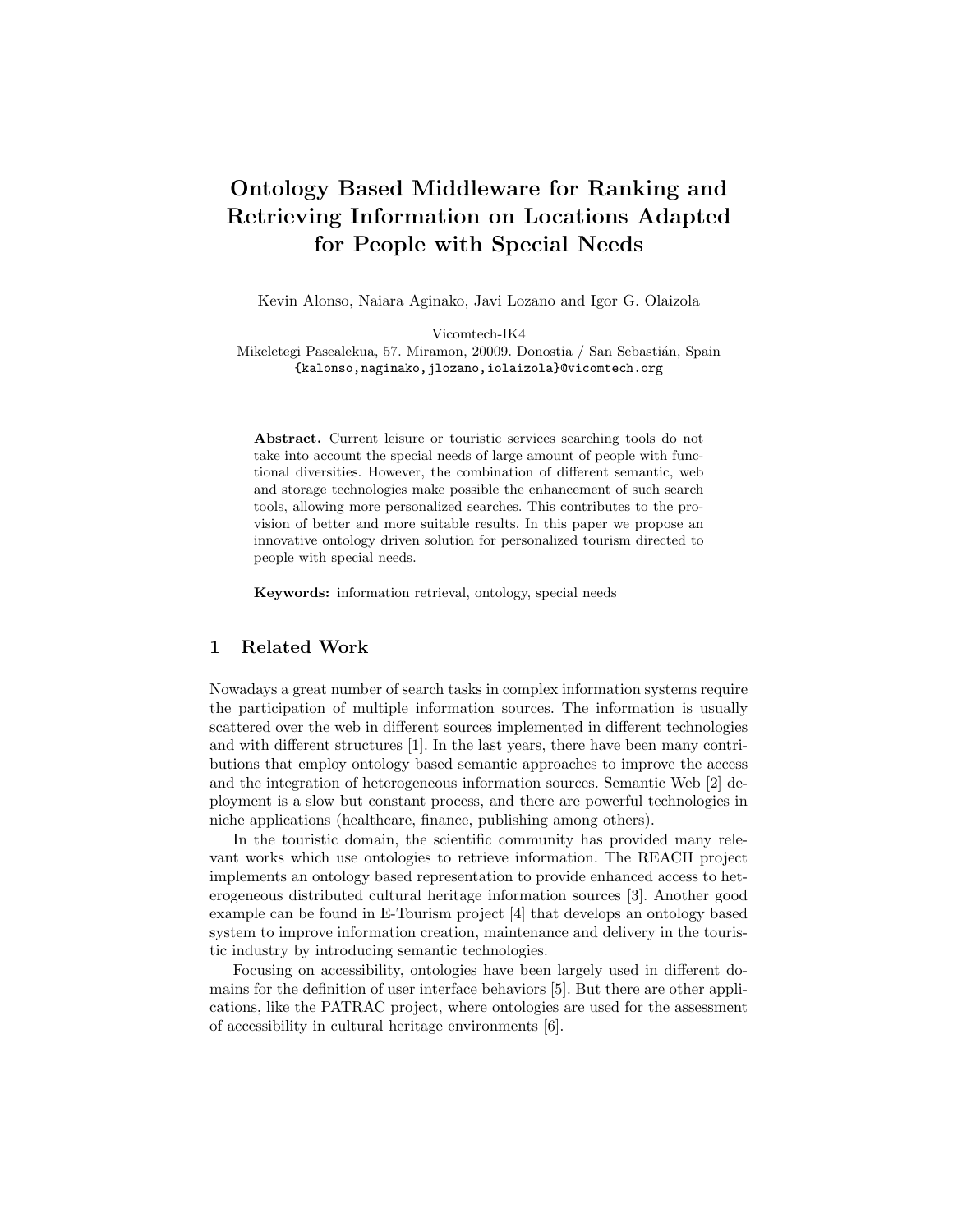## 2 In Context

Our work is based on the philosophy of PATRAC: not limiting the use of ontologies to adaptive interfaces, but bringing together tourism and accessibility in the context of restaurant business.

This work has been implemented in a software module that is integrated in an Interactive Community Display (ICD) service, which offers enhanced restaurant business searching capabilities for all kind of users. The proposed system (see Fig. 1), composed by different modules, employs user profiles (Profile Manager) that are adapted with feedback information (Feedback Manager) obtained from user interaction (Interaction Manager). These adaptive profiles store information about user preferences that are the input of the module responsible of accessing, filtering, integrating and ranking of the information requested by the user (Content Manager). The next section describes the Content Managers functionalities and implementation details (see Fig. 2).



Fig. 1. System architecture

## 3 Content Manager

The Content Managers input/outputs are based on SOAP web services. The service request is composed by preferences which can be divided into two categories. The first one is related to the general preferences: actual search parameters and general profile parameters. The second one with the context aware preferences: type of disability (blind, deaf or reduced mobility), gastronomic requirements (vegetarian, diabetic or celiac) and so on.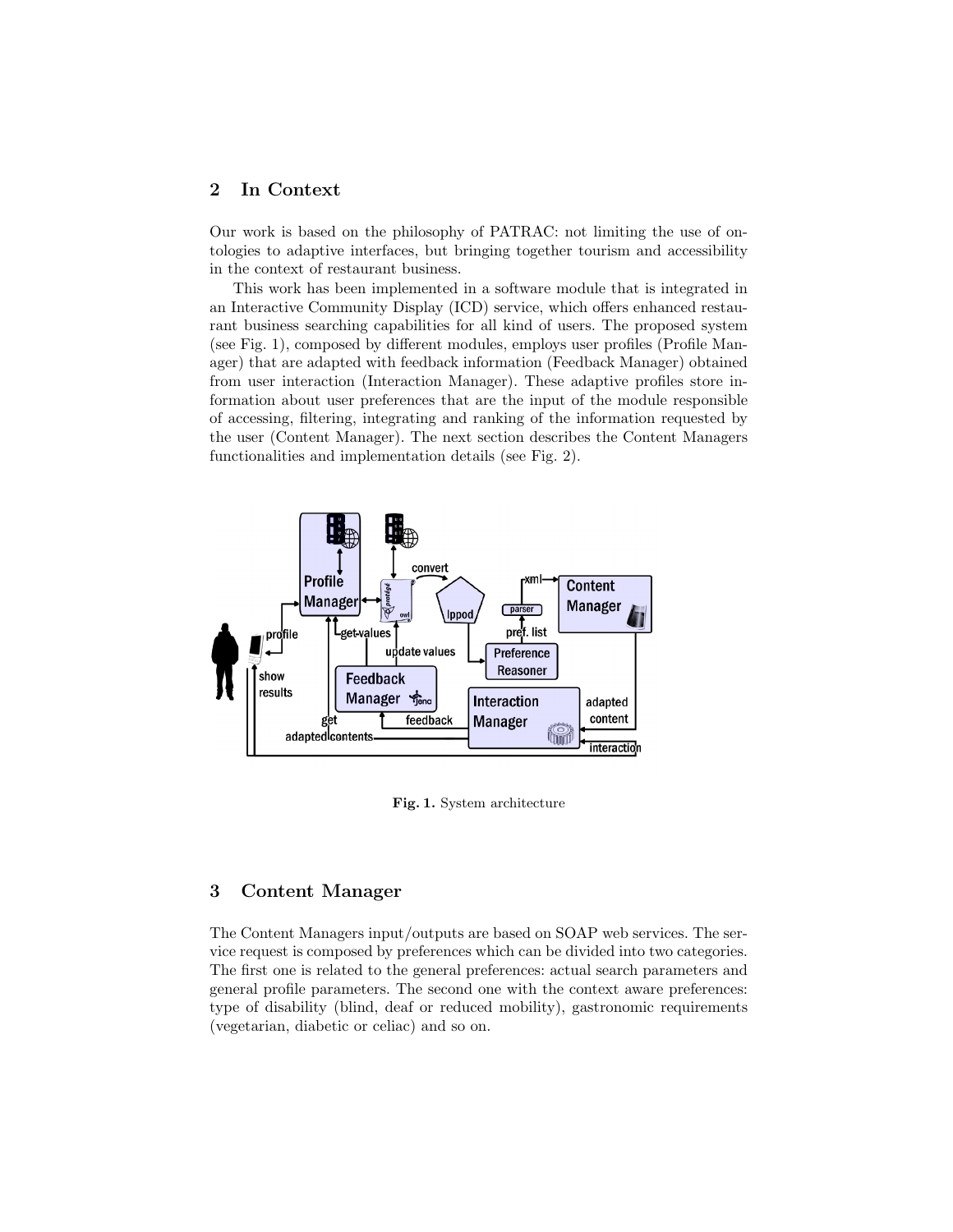

Fig. 2. Content Manager

The Content Manager is formed by three different modules: Ontology and Reasoner Module (Module 1), Repository Module (Module 2) and Ranking and Respond Generation Module (Module 3). Module 1 integrates an ontology with reasoning functionalities. This ontology defines the parsing options for every preference. In the context aware case, these preferences are not always related in a straightforward relationship with the stored information. For that reason, in order to allow the correct matching between the query and the stored information, a parsing process is launched. Due to information source heterogeneity (Module 2), the ontology guides the querying process, selecting the correct repository to send the query and the type of query to be built and its skeleton. This has been validated in three types of scenarios: SPARQL queries for semantic repositories like OWLIM, SQL queries for relational databases like MySQL and XPATH queries for XML repositories.

Module 1 sends several queries taking into account each preference. The outputs of these queries are analyzed and internally stored in a list of results. The rank position of the result will increase for every query accomplished. Finally, Module 3 generates the response, sorting the results according to the ranking that ultimately define the order in which they are displayed to the user.

A use case that sums up the Content Manager functionalities is the case of deaf people searching for a restaurant. Since the system is aware of his/her deafness, it will search restaurants with round tables and with staff who knows sign language. On the one hand, round tables allow deaf to be able to see everyone on the table, so they can read lips in easier way. On the other hand, staff with sign language knowledge offers communication facilities to deaf users. The output of the Content manager will firstly show restaurants that fit best the user preference and needs.